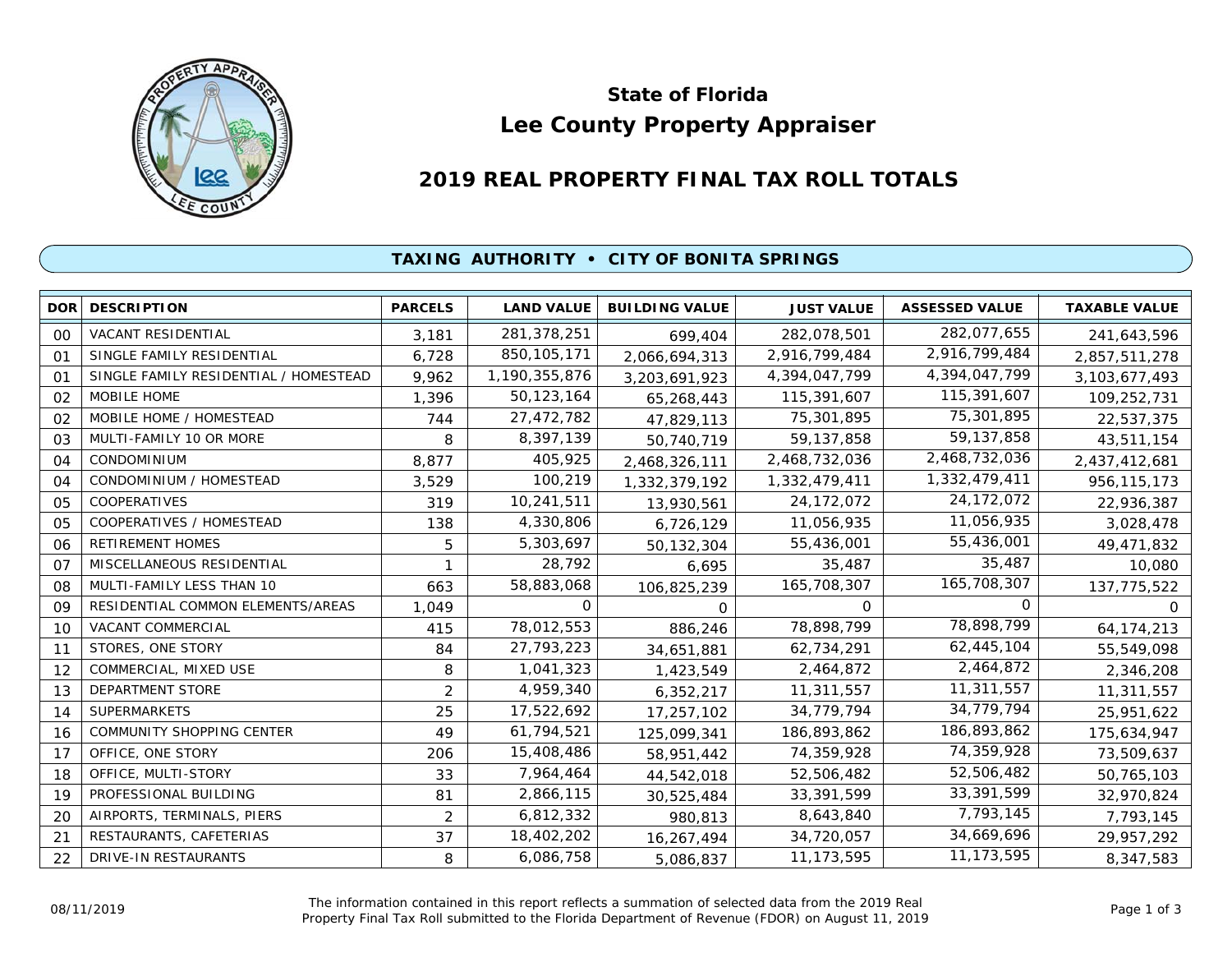### **TAXING AUTHORITY • CITY OF BONITA SPRINGS**

| <b>DOR</b> | <b>DESCRIPTION</b>                    | <b>PARCELS</b> | <b>LAND VALUE</b> | <b>BUILDING VALUE</b> | <b>JUST VALUE</b> | <b>ASSESSED VALUE</b> | <b>TAXABLE VALUE</b> |
|------------|---------------------------------------|----------------|-------------------|-----------------------|-------------------|-----------------------|----------------------|
| 23         | FINANCIAL INSTITUTIONS                | 24             | 11,305,695        | 14,648,549            | 25,954,244        | 25,954,244            | 25,242,258           |
| 24         | INSURANCE COMPANY OFFICES             | 6              | 0                 | 879,265               | 879,265           | 879,265               | 879,265              |
| 25         | REPAIR SERVICE SHOPS                  | 8              | 140,343           | 1,628,547             | 1,768,890         | 1,768,890             | 1,743,625            |
| 26         | <b>SERVICE STATIONS</b>               | 5              | 2,682,793         | 2,282,796             | 4,965,589         | 4,965,589             | 4,090,301            |
| 27         | AUTO SALES, REPAIR, ETC               | 46             | 12,859,164        | 14,200,211            | 27,059,375        | 27,059,375            | 26,362,293           |
| 28         | PARKING LOTS, MH PARKS, ETC           | 32             | 41,980,142        | 13, 182, 197          | 55, 162, 339      | 55, 162, 339          | 52,307,984           |
| 32         | ENCLOSED THEATER/AUDITORIUM           | $\overline{2}$ | 1,222,315         | 3,770,221             | 4,992,536         | 4,992,536             | 4,939,521            |
| 34         | BOWLING ALLEYS, RINKS, ARENAS         | 3              | 0                 | 406,586               | 406,586           | 406,586               | 406,586              |
| 35         | TOURIST ATTRACTIONS                   | 2              | 1,547,242         | 78,273                | 1,625,515         | 1,625,515             | 1,625,515            |
| 37         | <b>RACE TRACKS</b>                    | $\mathbf{1}$   | 2,816,774         | 4,856,460             | 7,673,234         | 7,673,234             | 7,673,234            |
| 38         | GOLF COURSE, DRIVING RANGE            | 30             | 17,613,098        | 12,269,346            | 29,893,847        | 29,882,444            | 27,283,754           |
| 39         | HOTELS, MOTELS                        | 16             | 12,818,778        | 83,283,017            | 96,101,795        | 96,101,795            | 91,589,700           |
| 40         | VACANT INDUSTRIAL                     | 24             | 7,771,044         | 15,755                | 7,856,455         | 7,786,799             | 6,977,400            |
| 41         | LIGHT MANUFACTURING                   | 13             | 1,981,668         | 3,020,857             | 5,002,525         | 5,002,525             | 4,830,406            |
| 44         | PACKING PLANTS                        | $\overline{2}$ | 354,968           | 1,292,302             | 1,647,270         | 1,647,270             | 1,627,051            |
| 46         | OTHER FOOD PROCESSING                 | $\mathbf{1}$   | $\Omega$          | 140,223               | 140,223           | 140,223               | 140,223              |
| 48         | WAREHOUSING, DISTRIBUTION TERMINALS   | 196            | 37,835,446        | 98,127,407            | 135,962,853       | 135,962,853           | 125,200,041          |
| 49         | <b>OPEN STORAGE</b>                   | 6              | 3,962,035         | 586,972               | 4,549,007         | 4,549,007             | 3,642,768            |
| 51         | <b>CROPLAND CLASS I</b>               | 18             | 309,487           | 268,257               | 2,905,262         | 577,744               | 482,996              |
| 60         | <b>GRAZING LAND CLASS I</b>           | 6              | 139,652           | 13,370                | 6,367,450         | 153,022               | 153,022              |
| 61         | <b>GRAZING LAND CLASS II</b>          | 8              | 1,106,978         | 760,570               | 8,698,221         | 1,867,548             | 1,245,027            |
| 62         | <b>GRAZING LAND CLASS III</b>         | 3              | 7,706             | $\Omega$              | 1,236,295         | 7,706                 | 7,706                |
| 66         | ORCHARD GROVES, CITRUS, ETC           | 3              | 129,610           | 343,685               | 767,705           | 473,295               | 280,765              |
| 67         | POULTRY, BEES, TROPICAL FISH, RABBITS | 4              | 5,344             | 107,783               | 441,971           | 113,127               | 113,127              |
| 68         | DAIRIES, FEED LOTS                    | 14             | 242,898           | 1,058,376             | 3,553,920         | 1,301,274             | 864,916              |
| 69         | ORNAMENTALS, MISCELLANEOUS AG         | 10             | 204,392           | 395,161               | 968,407           | 599,553               | 599,553              |
| 70         | VACANT INSTITUTIONAL                  | 29             | 1,680,067         | $\Omega$              | 1,680,067         | 1,680,067             | $\Omega$             |
| 71         | CHURCHES, TEMPLES                     | 30             | 15,426,326        | 26,761,455            | 42, 187, 781      | 42, 187, 781          | $\Omega$             |
| 72         | PRIVATE SCHOOLS & COLLEGES            | 5              | 2,697,514         | 10,225,567            | 12,923,081        | 12,923,081            | 546,436              |
| 73         | PRIVATELY OWNED HOSPITALS             | $\overline{2}$ | 2,867,509         | 20,859,737            | 23,727,246        | 23,727,246            | $\Omega$             |
| 74         | HOMES FOR THE AGED                    | $\mathbf{1}$   | 5,475,628         | 76,553,800            | 82,029,428        | 82,029,428            | 44,584,020           |
| 75         | ORPHANAGES, NON-PROFIT SERVICE        | 74             | 7,838,261         | 20,177,648            | 28,015,909        | 28,015,909            | $\Omega$             |
| 77         | CLUBS, LODGES, UNION HALLS            | 5              | 2,322,727         | 1,962,850             | 4,285,577         | 4,285,577             | 120,532              |
| 79         | CULTURAL ORG, FACILITIES              | 4              | 2,642,145         | 2,280,151             | 4,922,296         | 4,922,296             | 0                    |
| 80         | VACANT GOVERNMENTAL                   | 458            | 27,920,271        | 27,961,900            | 55,882,171        | 55,882,171            | 930                  |